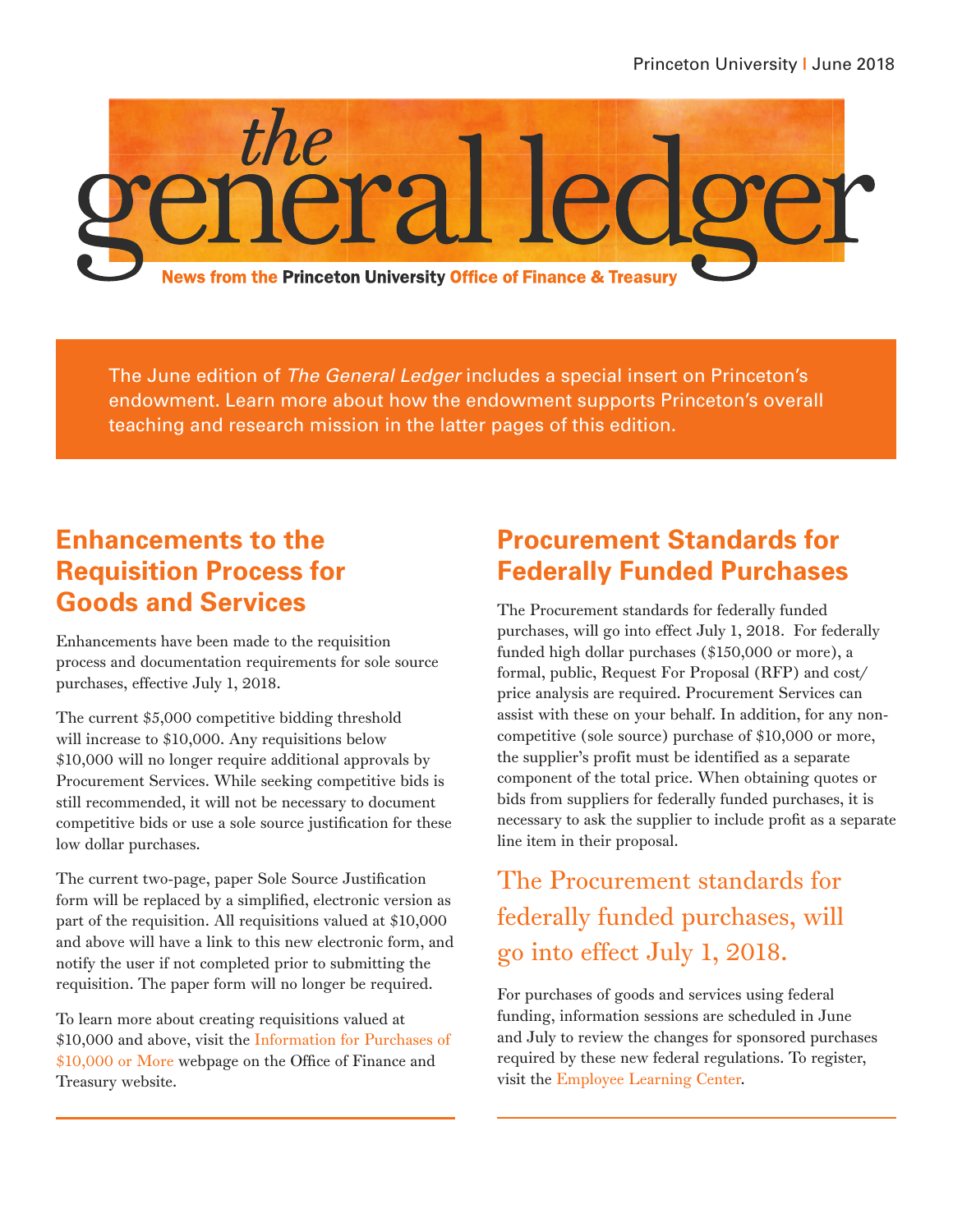## **Match Exception Notification Enhancement**

Procurement Services utilizes a purchase order (PO) to invoice matching process to ensure the University's suppliers are paid the correct amount and only for the goods/services provided. If all the information matches, the invoice is paid. If there is a discrepancy, such as the item quantities differ, or the purchaser has not acknowledged receiving the item ordered, a match exception occurs.

Beginning June 22, a new, streamlined match exception notification process will be available. Users will now receive one email on Tuesdays and Fridays with a report attached that shows all match exceptions that currently exist for which they are the creator. The report has personalized links to assist in resolving match exceptions, and include the number of the voucher that has the exception, the associated PO number and PO line, and the issue causing the match exception, with a resolution.

These new notification emails, sent twice per week, will replace the current emails users receive for every match exception, on every voucher.

The [Process Match Exceptions](https://finance.princeton.edu/how-to/buying-paying/receive-match/process-match-exceptions/index.xml) webpage has additional information, including the Match Exceptions Issues and Solutions reference guide, and instructions for how to use the Activity Summary page, and Manage Requisitions page.

If you have any questions, please contact the Financial Service Center at finance@princeton.edu or (609) 258-3080.

# **Updates to Supplier Records**

We are working with the University's suppliers to ensure that our records are accurate and up-to-date. This includes asking our suppliers to confirm or update details such as contact names, payment method and bank account information, as well as inactivating records that have had no activity in the last 25 months. An inactive record is not deleted and can be reactivated by selecting "Update Existing Supplier" on the Prime Marketplace Supplier Request form. Together, these two activities help promote more efficient/ faster payment methods and minimize the chance of error or fraud. If you or a supplier have any questions, please contact the Financial Service Center at finance@princeton.edu.

#### TRAINING REMINDER

Summer training offerings from the Office of Finance and Treasury are now available. Courses include the newly added Requisition Enhancements and New Federal Regulations Information Sessions, as well as Labor Accounting: Manage Commitments and Distributions, Enter & Approve Expense Reports – Basic, and more. View the quarterly [Training Course Guide,](https://finance.princeton.edu/how-to/prime-information-trainin/getting-started/Training_newsletter.pdf) for a list of classes, dates, and times. Registration for all classes is in the [Employee](https://putrain.learn.com/learncenter.asp?id=178409&page=77)  [Learning Center.](https://putrain.learn.com/learncenter.asp?id=178409&page=77)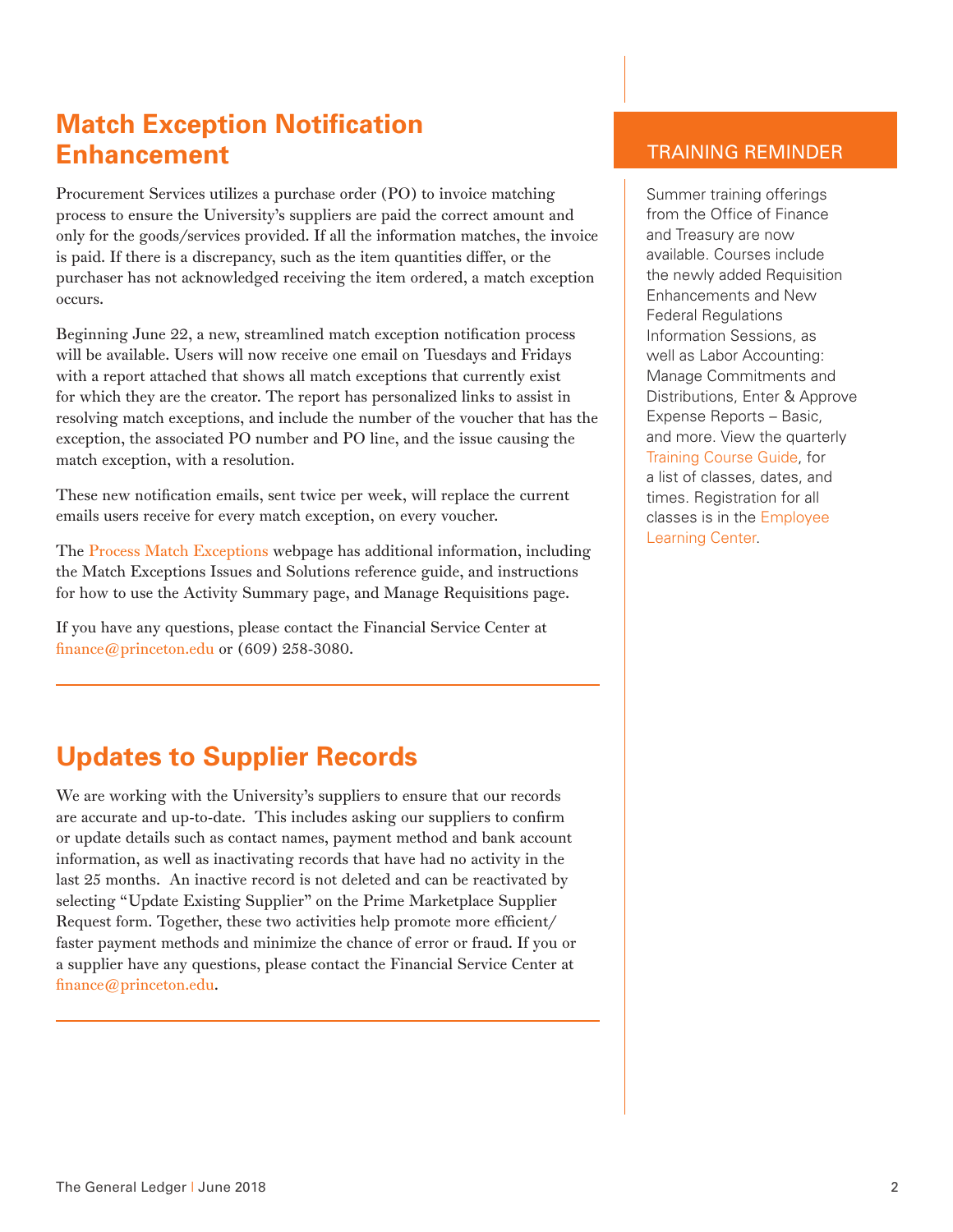## **Prime Journals Tips and Guidelines**

As year end approaches, keep in mind the following tips and guidelines for Prime Journal entries. Additional Prime Journals information can be found on the [Prime Journals webpage](https://finance.princeton.edu/how-to/financial-management/journals/prime-journal-page/).

#### Content & Attachments

- Journals with numerous departments and/or threshold amounts could potentially delay posting to the GL since the journal will route to more approvers.
- All line descriptions should clearly state the intended purpose.
- To provide sufficient support for the journal, attachments should be clear, concise, and relevant to all journal lines.
- Be mindful that attachments do not contain secure and/or confidential information.
- Add or delete attachments to an unposted journal after it has been created by modifying the journal.

#### Modify journals when possible

- Modifying ChartFields of a journal is more efficient than creating new journals.
- Any unposted Prime journal can be modified- even if it is fully approved, however, journal type cannot be modified.
- When you resave and resubmit a journal, the modified journal will go back into workflow.
- Journal creators cannot delete their own journals. If a journal is no longer needed, contact journals@princeton.edu.

When submitting a journal, review the workflow and approvers. Notifying an approver that a journal is being routed to them can help ensure timely approval and posting.

#### YEAR END CLOSE REMINDER

Remember to check the [Year End Close Calendar](https://finance.princeton.edu/how-to/financial-management/year-end-close/year-end-close-calendar-t/index.xml)  [and Webpages](https://finance.princeton.edu/how-to/financial-management/year-end-close/year-end-close-calendar-t/index.xml) for all deadlines, updates and reminders related to Year End Close. Remember to clear match exceptions where they exist, and receive on goods and services when they are physically received.

**Please note: To support year end close activities, Prime Financials will be unavailable all day on Sunday, July 1.**

#### HIRING THROUGH **TEMPORARY** STAFFING FIRMS

Procurement Services, in the Office of Finance and Treasury, and the Office of Human Resources have contracts with several temporary staffing agencies, including those that are diverse suppliers. They provide competitive rates and volume-based discounts, are compliant, and reduce risk through the acceptance of University terms and conditions. If you have questions, contact Pat Pokrocos at (609) 258-3393 or patp@princeton.edu. For more information, refer to the HR website or the Prime Marketplace.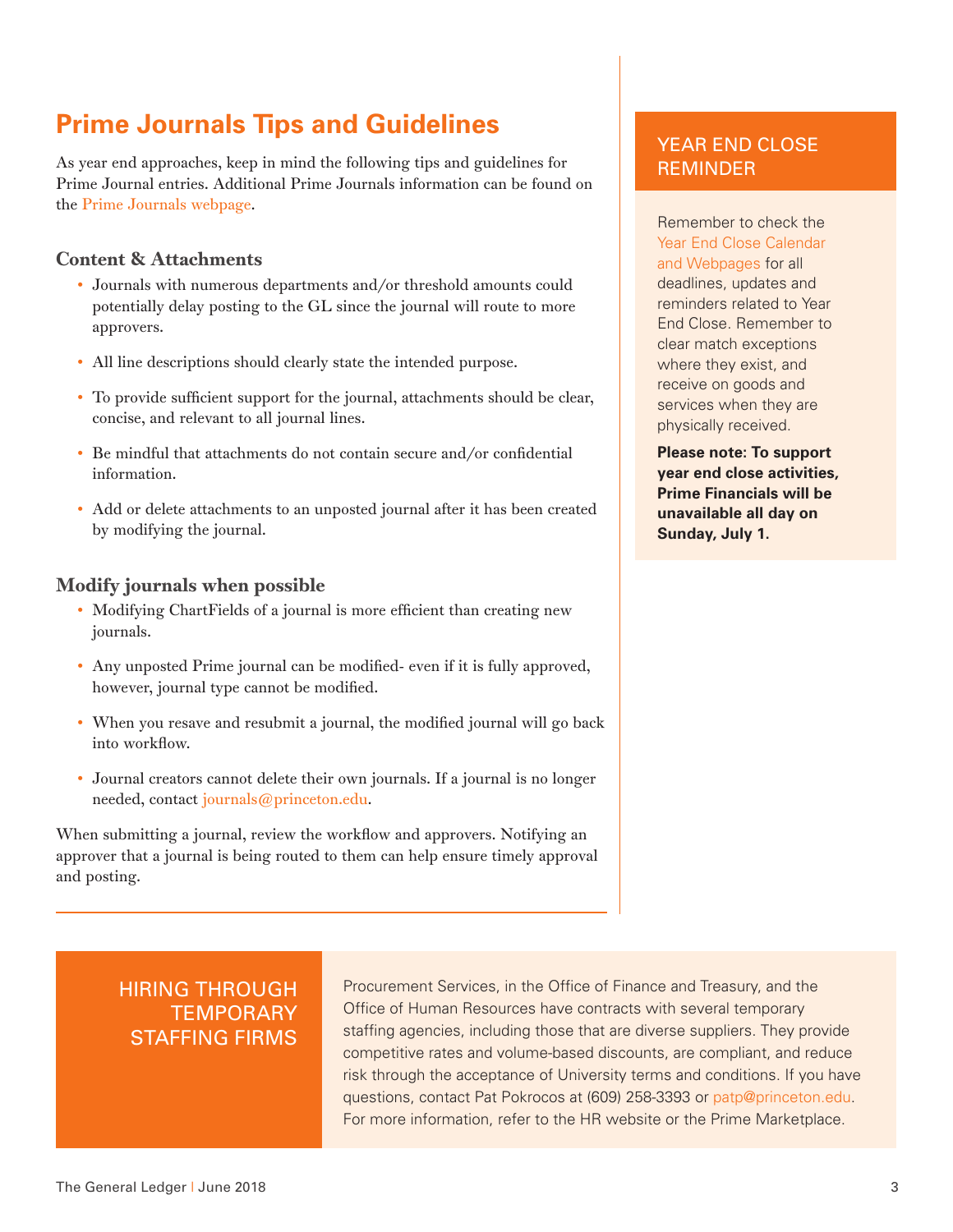# Princeton's Endowment

From the University's earliest years, Princeton has been fortunate in the dedication and generosity of its alumni, parents, and friends, yielding an endowment that is the fourth largest overall and the largest per student in the country. The endowment actively supports the University in accomplishing its daily mission—making it possible for students from all backgrounds to live and learn with exceptional faculty, and for those faculty to teach and conduct cutting-edge research on a vibrant residential campus.

The endowment is made up of more than 4,300 funds that have been established over Princeton's 270-year history. The first endowment on record dates back to the 1700s, and was created to provide a scholarship that has supported and continues to support financial aid for undergraduates. Subsequent funds have been established and are governed by gift agreements, many of which specify their intended uses ranging from the support of specific academic programs to capital projects.

# **Uses of Endowment Payout**

Currently, between 20 to 25 percent of the endowment supports financial aid for undergraduate and graduate students, making it possible for admitted students regardless of financial circumstances to attend Princeton and graduate with little or no debt. Approximately 30 percent supports our faculty contributions to trailblazing scholarship. 11 percent supports the renewal and maintenance of the physical spaces that enable Princeton to thrive. The endowment supports the library and its acquisitions, a broad array of academic programs, and campus life priorities including athletics and religious life. When taken together these varied and vital uses of our endowment support more than 50 cents of every dollar spent, every day at Princeton. And it is not just about today! An endowment by definition has an obligation to support its purpose indefinitely into the future.

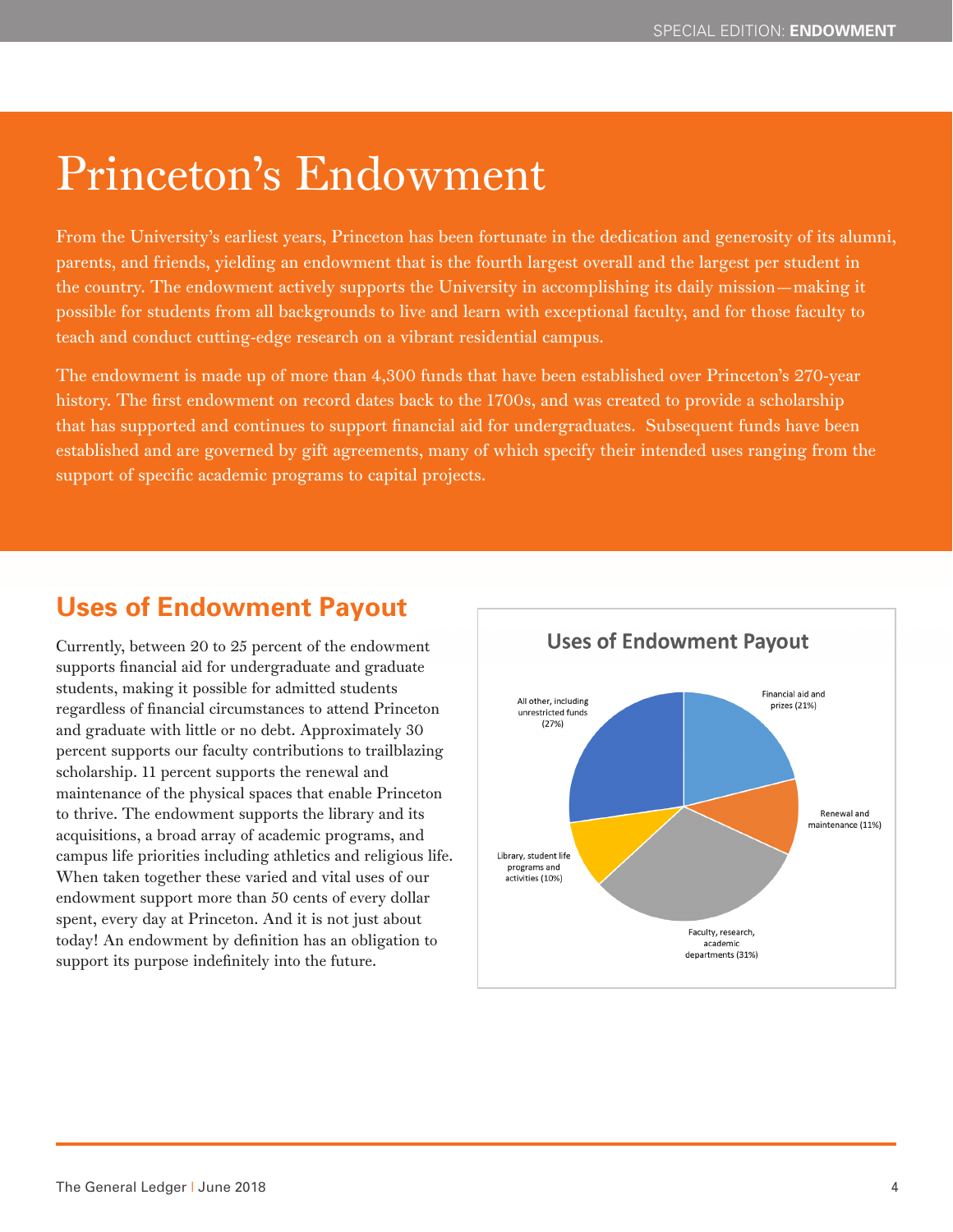## **Endowment Spending Rate**

Our dependence on endowment funds, and their continued growth, require an investment strategy and a payout policy that balances our commitment to support current generations with our responsibility to maintain an equivalent level of support in the future. All of the uses described above typically grow each year. This past year, we paid out 5.5 percent of the endowment's market value. If you estimate inflation of 2 to 3 percent, this will require an investment return of at least 7.5 to 8.5 percent to keep up with ongoing obligations every year.



## **Planning and Budgeting for Payout Growth**

As we look ahead to the coming fiscal year, prepare our endowment payout, and get ready to apply these magnificent resources to further the University's mission, we are implementing a trustee-approved payout that is 4 percent more than the FY2018 distribution. This builds on the significantly higher base established by net payout increases of 9.2 percent and 19 percent in FY2017 and FY2018, respectively. For a given unit of endowment, net payout in FY2019 will be 35 percent higher than it was in FY2016. Although the trustees will continue to approve payout changes on a year-by-year basis, the following chart projects payout per unit for planning purposes, assuming continued 4 percent per year inflators for the next few years: